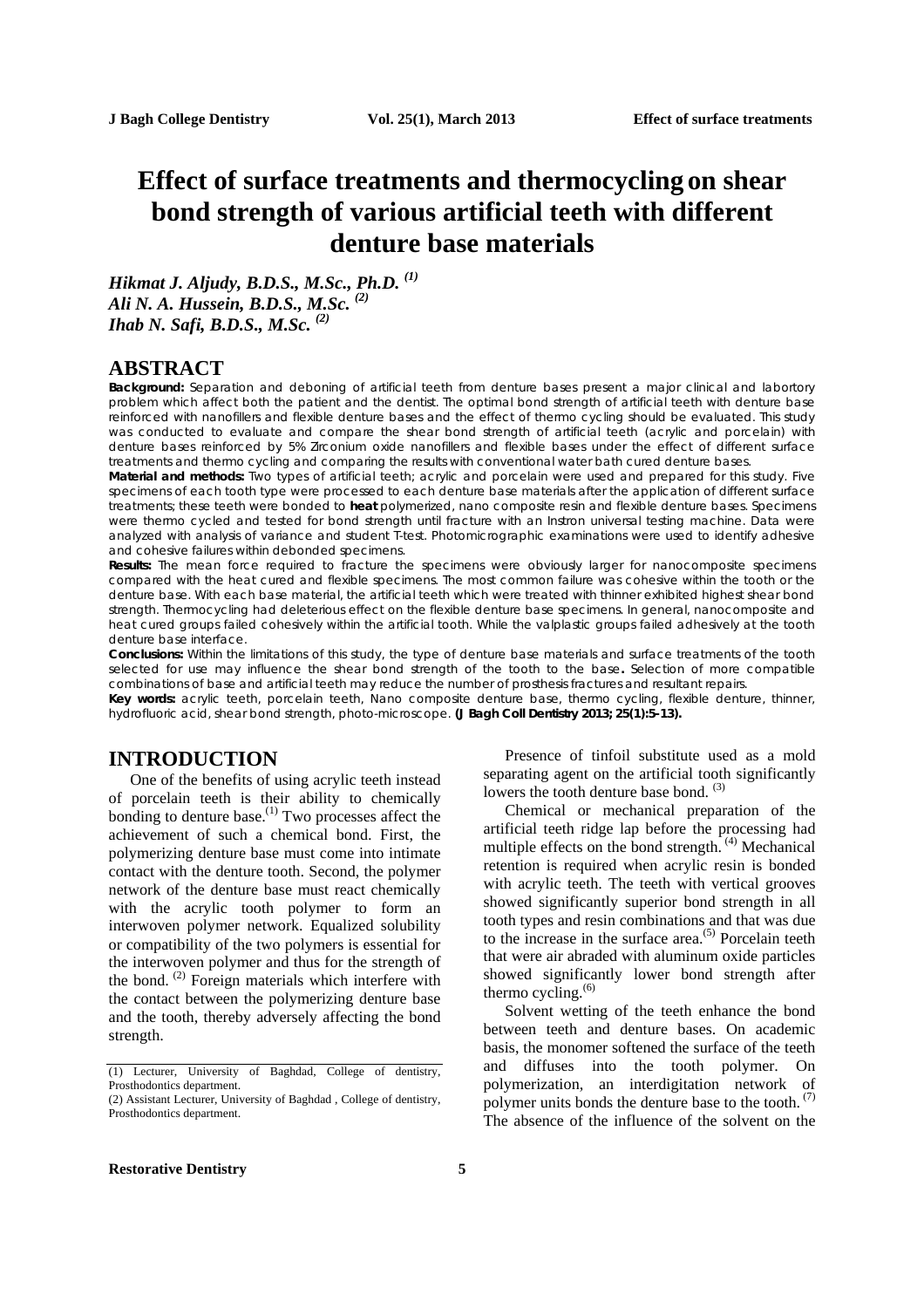bond strength was related to the high degree of cross linking of the acrylic teeth. Cross linking were done to improve the properties of the tooth such as fracture, abrasion and staining resistance. But, on the basis of bonding strength the cross linked teeth don't provide good bonding strength. (8)

Strongest bond was obtained between heat cured resin and plastic teeth. The bond between flexible resin and both types of teeth were entirely relies on the mechanical retention to retain the teeth, so that if there were no room to place retention holes in the teeth, they can be displaced over time.  $(9)$  On the other hand, heat cured resin reinforced with nanofillers had the highest interfacial shear bond strength between the resin matrix and nanofillers when compared with the conventional resin matrix. This super molecular bonding which fond to cover or shield the nanofillers and creates thick interfaces that enhances the bond between the resin molecules. (10)

Thermo cycling is essential in studies of microleakage because it exposes the restoration to simulated situations that normally stress the marginal seal. This is particularly important when the coefficient of thermal expansion of the restorative material is different from that of tooth structure. Thermo cycling was used to more closely simulate the oral conditions. The range of temperature used had an upper limit being  $45{\text -}60\text{ C}^{\degree}$ and lower limit 4-15C° , which were based on changes in temperature that are within normal extremes in the oral cavity and induce an opening between the tooth and restoration.  $(11)$  This theoretically allowed for repeated expansion and contraction of the tooth and denture base components thereby stressing the bond. The secondary benefit of thermo cycling was hydration of the specimens, which further simulated the clinical conditions. (12)

This study was conducted to evaluate the shear bond strength of artificial teeth *(acrylic and porcelain)* bonded to the following denture bases: conventional water bath, resin reinforced with 5%  $ZrO<sub>2</sub>$  nanofillers and flexible (nylon) denture bases after application of different surface treatment materials: thinner *(turpentine)* for acrylic teeth and acid etching *(hydrofluoric acid)* for porcelain teeth and the effect of thermo cycling (aging) on that bond.

# **MATERIALS AND METHOD**

A total of 120 specimens of maxillary central incisors were selected. For each denture base type; 60 acrylic teeth (Florident, china) and 60 porcelain teeth (Ivoclar, vivadent) were waxed onto the beveled surface of a rectangular wax block according to the Japanese standard for artificial teeth (JIST 6506, 1989) as shown in figure 1.



**Figure 1: A; the specimen configuration, B; the specimen's dimensions.** 

The slope of the beveled surface aligned each artificial tooth long axis 45 degrees to the base of the wax block as shown in figure 2.



**Figure 2: Acrylic and porcelain teeth attached to waxed blocks.** 

#### **Surface treatments**

The ridge lap surfaces of the artificial teeth were treated with chemical solvent thinner (Dyna- Coat Thinner Standard, Product of Netherlands) for acrylic teeth and hydrofluoric acid (Thomas baker India HF Analyzer) for porcelain teeth by using cotton bullets for 3 minutes. Photomicroscope pictures were taken to the surface of the teeth prior to and after the application of surface treatments and also after failures by using photomicroscope (H.B.H.Olympus, Japan).

### **Mould preparation for the test specimens:**

The waxed patterns were coated with a separating medium and allowed to dry. A 120 gm dental stone type III (Elite model, Italy) slurry was poured into the lower half of the flask, then the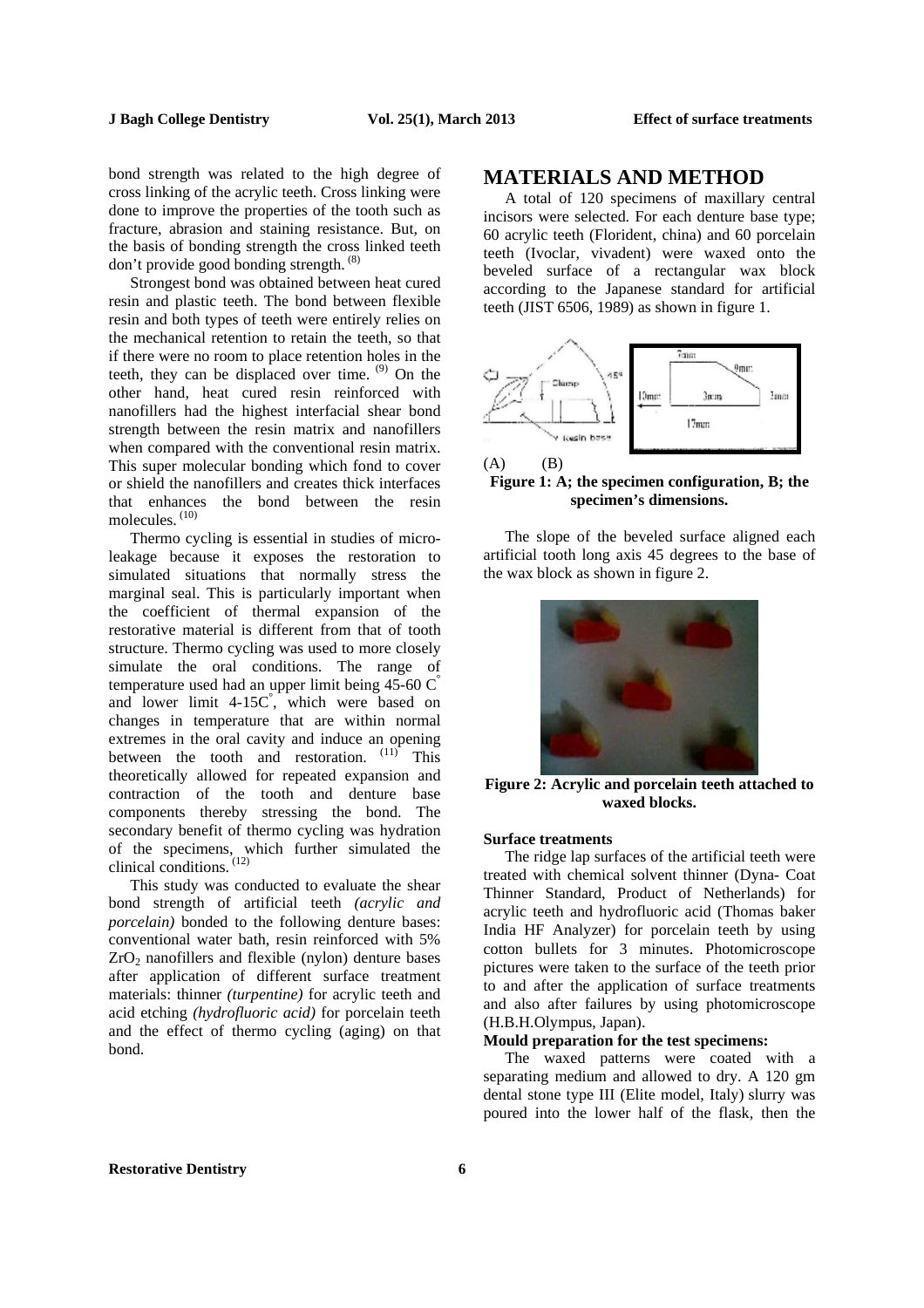waxed patterns were inserted into the stone slurry to one-half of their depth and left to set.

After the stone was set, it was coated with separating medium and allowed to dry. For the flexible specimens wax sprues were prepared; major sprues with 6-8 mm in diameter and minor sprues of 2-4 mm in diameter and attached to selected areas from one side of the waxed patterns.<sup>(13)</sup> then the upper portion of the metal flask was positioned on the top of the lower portion and filled with 300 gm stone. Vibration was done to get rid of the air bubbles. Stone was allowed to harden before the metal flask was opened.

Wax elimination was performed using boiling water then metal flask was opened, the teeth were attached to the upper half of the flask while mold halos were left to the lower half. The mould was then carefully cleaned with detergent and washed thoroughly with boiling water to make sure all residues were eliminated. The flasks were allowed for cooling at room temperature as shown in figure 3.



**Figure 3: the upper and lower halves of the flask after wax elimination and flask opening**

#### **Preparation of denture bases:**

A. Acrylic reinforced with 5% silanated  $ZrO<sub>2</sub>$ Nanofillers:

#### Silanation of  $(ZrO<sub>2</sub>)$  fillers:

The introduction of reactive groups onto fillers surface was achieved by reaction of the 3 trimethoxysilylpropylmethacrylate, TMSPM, (Sigma Aldrich, Germany) with zirconium oxide nano-fillers (Sigma-Aldrich Germany). Addition procedure was done as follows: 30g of nano-fillers and 200 ml pure toluene solvent were placed into a glass flask then sonicated at ambient temperature of  $(37C^{\degree})$  for 20min. After that, the nano-filler and toluene were placed into a flask equipped with a magnetic stirrer (labinco, bv model l-81) at room temperature. Then, 1.5 gm of silane (5% wt to nano-filler) was added drop wisely by sterile syringe under rapid stirrer. The flask was covered

by para-film and the slurry was left standing in the flask for 2 days. The toluene solvent was removed by rotary evaporator (RE 510, Yamato, Japan) under vacuum at 60°C and rotation of 150 rpm for 30 min. Then the silenated nano-filler was dried in vacuum oven (Gallen bamp, England) at  $60C^{\degree}$  for 20 hours. After that nano filler were stored at room temperature before use. (14)

### **Proportioning and mixing of the acrylic:**  Addition of nano-fillers:

The incorporation of modified Zirconium oxide nano-filler powder to monomer was done by 5% weight which is equal to  $0.600$  g silanated  $ZrO<sub>2</sub>$ . An electronic balance (Sartorius BP 30155, Germany) with accuracy of (0.0001gm) was used. After the addition of  $ZrO<sub>2</sub>$  nano-filler to 6 ml monomer, the fillers were well dispersed in the monomer by ultra sonication, using a probe sonication apparatus (Soniprep-150, England) at 120 W, 60 KHz for 3 minutes to break them into individual nano-crystals  $^{(15)}$  as shown in the figure 4.



### **Figure 4: Nano-fillers were well dispersed in the monomer by ultrasonication as shown in A: before, B: during and C: after sonication.**

The suspension of the monomer with  $ZrO<sub>2</sub>$ nano-filler was immediately mixed with 11.400 g of acrylic powder (Spofa Dental Czechoslovakia) to reduce the possibility of particle aggregation and phase separation. The proportion for mixing of acrylic resin was (12 gm: 6 ml) P/L ratio. All materials were mixed and manipulated according to manufacturer's instructions. The mixing was carried out at once, in a clean and dry mixing vessel and mixed by a clean wax knife for 30 second. The mixture was then covered and left to stand until a dough stage was reached and then placed inside the mould. (15)

The flasks were immersed in water bath at 73C<sup>°</sup> for 90 minutes, raising the temperature to 100ºC and maintaining the boiling for 30 minute. Once the polymerization cycle was completed, the flasks were allowed to slow cooling in a water bath at room temperature before deflasking.<sup>(15)</sup>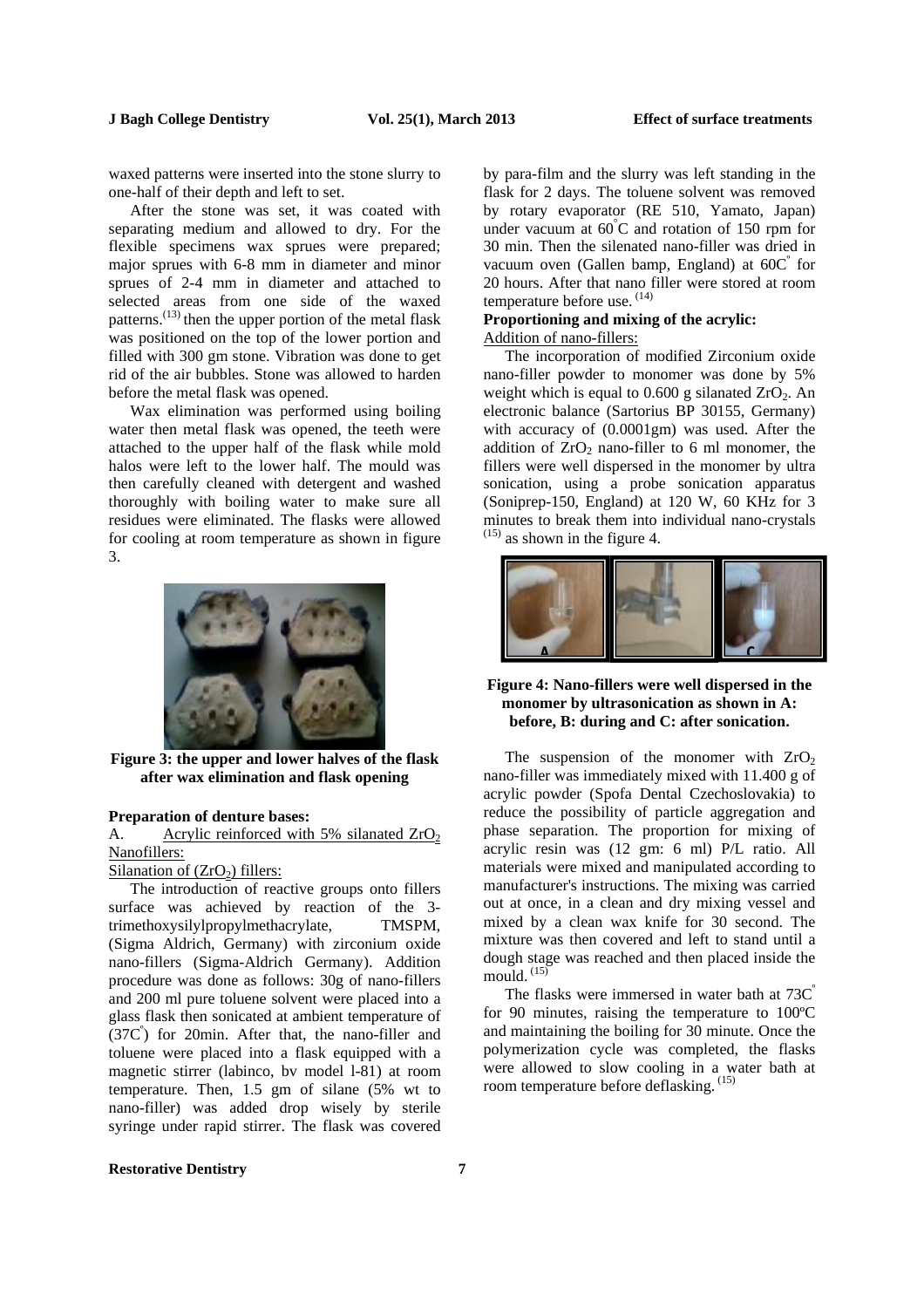#### **J Bagh College Dentistry Vol. 25(1), March 2013 Effect of surface treatments**

#### **B- Flexible (Nylon) denture base material**

The procedure started with the heating cylinder inserted into the slot present inside the electrical furnace and the furnace was allowed to warm up till it reaches the preset heating which was 287°C, then the heating cylinder removed from the furnace. The flexible cartridge (flexible nylon granules valplast international corporation, USA) metal disc and the short solid metal cylinder Inserted into the heating cylinder and left inside the furnace for 11 minutes to allow the granules inside the cartridge to melt. During that time the flask, which previously preheated inside an oven set at 65°C for 30 minutes, removed from the oven and placed inside the injection unit (Plastic injection system, KCX-09B, China) in horizontal correct position with the aid of the projection present at the base of the injection unit. In this position the injection opening was at the top surface of the flask  $(1\delta)$  as shown in figure 5.



**Figure 5: the configuration of the injection system.** 

The material was injected inside the flask by the use of the manual injection unit; the handle of the injection unit was tightened until both springs on the top side of the unit were closed to give a pressure of 5 bars. After 5 minutes the pressure was released and the flask is removed from the injection unit and allowed for cooling at room temperature. Then the flask was opened and the specimens were removed from the mold.<sup>(16)</sup>

### **Finishing, polishing and conditioning of the specimens**

The sprues were cut off from the specimens with a cut off disc at a low pressure with continuous water cooling to avoid overheating the material. The edge of the specimen was trimmed with a grinding wheel (1500 rpm). All the specimens were hand finished using finer grades of silicon carbide paper (grades 120 to 500) with continuous water cooling. Overheating the specimens was avoided during finishing. The specimens were smoothed prior to polishing with the Smooth blue rubber wheels on the mandrills. For polishing, Tripoli compound with a dry rag wheel was used to produce smoothness. Oil residues from the Tripoli compound were removed by washing with soap and water<sup>(17)</sup>. All specimens were stored at 37C<sup>°</sup> for 7 days in distilled water before the shear test. Then half of the specimens were tested by using instron machine (Instron Corporation, canton mass). The other half of the specimens were thermo cycled by thermocycling device (Haackt, Germany) between 5C° and 55C° in 60-second cycle for 3 days which means approximately 1000 cycles, and then they were tested immediately in the tenth day by the same machine. Shear load was applied at 45 degrees from the long axis of each denture tooth on the palatal surface at a cross head speed of 1.5 mm/min until fracture as illustrated in figure 6.



**Figure 6: Specimen attached to metal fixture fixed on the instron machine.** 

For all specimens, the interface where failure occurred was inspected. The failure was classified as either adhesive or cohesive in nature as in figure 6.



**Figure 7: Fractured specimens under visual examination.** 

Specimens were loaded until fracture and the load of fracture was recorded from the Instron graph reader in newton.<sup>(18)</sup> The shear bond strength were calculated based on the force  $(F)$  in  $(N)$  at fracture and adhesive surface area *(S)* in  $(mm^2)$  and converted to *(Mpa)*. Where  $B.S = F / S$  and  $B.S =$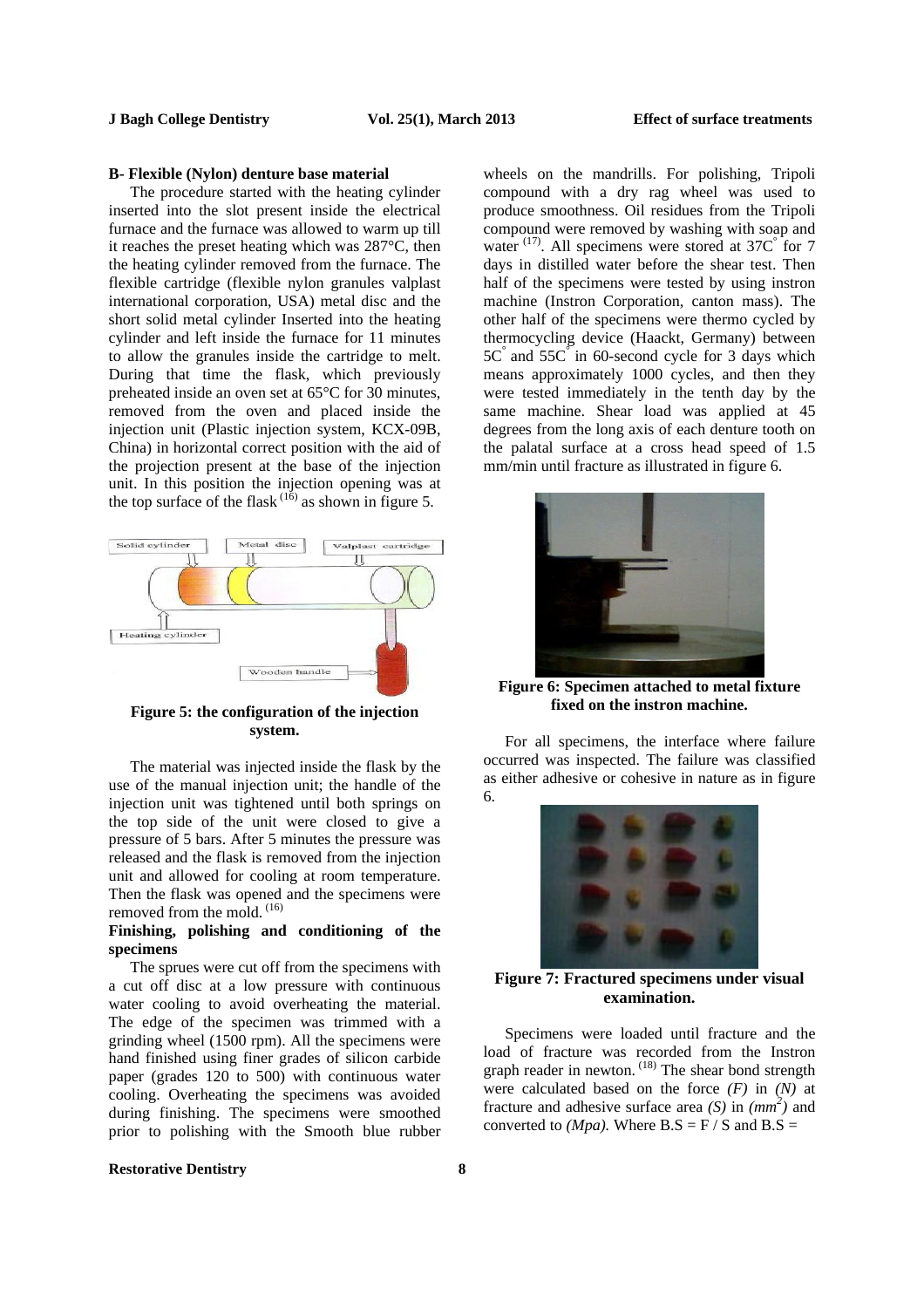Bond strength *(N/mm<sup>2</sup>)* or *(MPa)*, S=  $(\pi / 4) \times D^2$ ;  $\mu$ =22/7 or 3.14. D *(diameter)* = 5mm, S = 19.64  $mm^2$ .  $(19)$ 

The data were analyzed statistically using 3 way analysis of variance (ANOVA). The variables were surface treatments, denture base resin and thermo cycling. Student t-test for comparison and failure percentage was also applied.

# **RESULTS**

Results of shear bond strength means in Mpa were given in Table1 for acrylic teeth and table 2 for porcelain teeth bonded to heat, flexible and nano-composite denture bases.

The three way ANOVA revealed high significant difference in the bond strengths among the surface treatments, denture base resin and thermo cycling  $(P<0.001)$ . There were also high significant differences in the artificial teeth surface treatments and denture base interactions (P<0.001) as shown in table 3.

# **Effect of surface treatments**

T-test of surface treatments of artificial teeth showed that both the acrylic and porcelain teeth possessed higher bond strength than the control denture teeth  $(P<0.001)$  except for the flexible denture base. The application of thinner for acrylic teeth and hydrofluoric acid for porcelain teeth significantly improved the bond strength for all types of denture bases before and after thermo cycling as shown in tables 4 and 5.

#### **Effect of type of denture base materials**

T-test for comparison showed that the nano composite and heat cured denture base generally possessed significantly higher bond strength than the flexible cured denture base except for groups bonded to porcelain teeth were data revealed no significant differences as shown in tables 6,7,8,9.

# **Effect of thermo cycling**

T-test of the comparison showed that the thermo cycling had no significant effects on the bond of acrylic teeth to heat cured denture base especially in the control group (P>0.05). While it possessed high significant effect on the shear bond strength of the flexible denture base bonded to both acrylic and porcelain teeth (P<0.001). On the other hand, results showed that thermo cycling had no significant effects on the bond of acrylic and porcelain teeth bonded to nanocomposite denture base (P>0.05) as shown in tables 10,11,12 and figures 7 and 8.

The photo microscopic examination of the un treated acrylic and porcelain teeth showed a homogenous surface devoid of irregularities. The treatment thinner creates pores and channels while with hydrofluoric acid porcelain teeth revealed loss of surface glaze.

The cohesive failure mode of the artificial teeth bonded to denture bases were shown in figures 9.

# **DISCUSSION**

All the data from the experiment were separated according to the artificial teeth type, the denture base type and before and after thermo cycling.

# **Effect of surface treatments**

The use of thinner for acrylic teeth and hydrofluoric acid for porcelain teeth achieving high shear bond strength. Thinner is a strong solvent composed from multiple solvents. Dissolve away the micro debris and smooth out the surface and produced sponge like structure thereby increasing the number of active sites which facilitates the swelling of the denture tooth polymers and there by enhances the diffusion of the polymerizable materials, notably MMA, from the denture base resin. The strength of the bond depends on the degree of penetration of the solvent and the strength of the interwoven polymer network formed thereafter.<sup>(20)</sup> Hydrofluoric acid or other acids creates retentive channels which optimize the micromechanical bond between the ceramic and the resin. (21, 27)

#### **Effect of denture bases type**

Flexible resin does not appear to be capable of diffusing effectively into the tooth surface to ensure a satisfactory bond due to poor wetability as a result of higher viscosity and lack of polymerization reaction because these materials being heat pressed in to a denture form.<sup> $(22)$ </sup> Also, the mismatch of polymerization reaction between artificial tooth and denture base when flexible is used does not provide the same free monomer transfer as is found in heat cured resins. $(23)$  In addition, the higher temperature of polymerization of heat cured resin leads to higher and faster diffusion rates of the free monomer to the swelled beads of acrylic teeth leading to a stronger shear bonding strength. $(24)$ Also, the long curing cycle of heat cured acrylic resin compared with the short curing cycle of flexible resin lead to produce a material with high molecular weight and strong bonds between the polymer chains. $^{(24)}$ on the other hand, nanocomposite denture base had the highest interfacial shear bond strength between the resin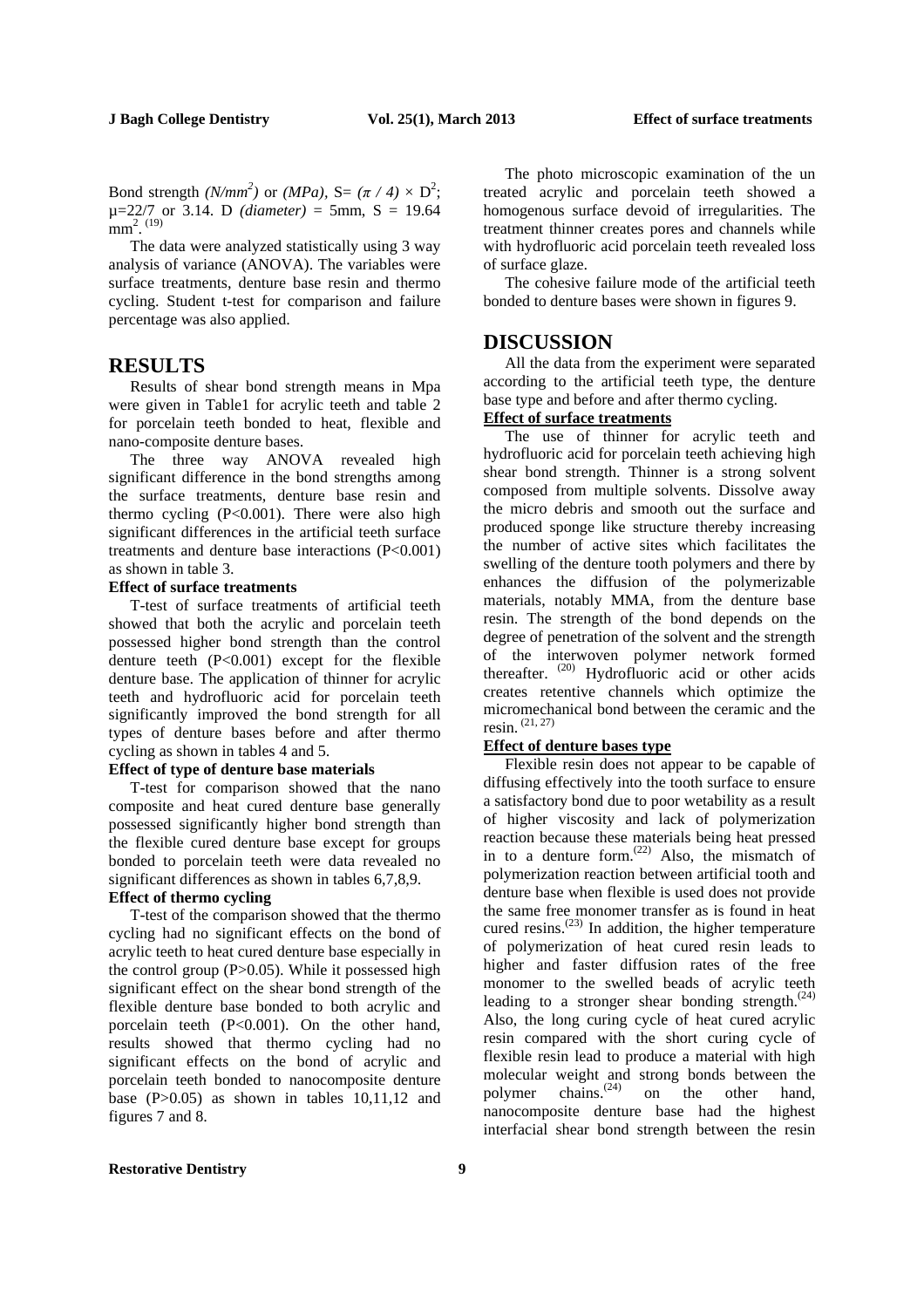matrix and nanofillers when compared with the conventional resin matrix. This super molecular bonding which was found to cover or shield the nanofillers and creates thick interfaces that enhances the bond between the resin molecules and creates higher molecular weight polymers.  $(10)$ 

# **Effect of thermo cycling**

Acrylic teeth and the acrylic resin denture base have nearly the same coefficient of thermal expansion  $(80-81 \times 10^6 \times \)$  therefore, this similarity reduced the chance for the creation of thermal stress, so the bond strength was not affected by such thermal fluctuation.  $^{(25)}$  Also, the smooth surface *(untreated)* facilitated a closer adaptation of denture base to the tooth surface during adaptation of resin to the tooth ridge lap during packing, thus minimizing voids creation<sup> $(25)$ </sup>. Solvent treatments *(thinner)* of the acrylic teeth leads to the creation of channels and pores and also voids formed during solvent evaporation as revealed by microscopic examination which prevents a close adaptation of the tooth to the denture base resin during packing. (20) Moreover, since thermo cycling cause hydration of the specimens, so the material absorbed water and this had a damaging effect on the bonding. The water may peculate directly into the bond site, accumulates in the voids at the interface leading to swelling and consequently stresses build up at the denture base interface.<sup>(12)</sup>

Flexible resin was possibly more susceptible to partial cracks during finishing and polishing procedures on the lathe machine and then the additional stress of thermo cycling may had propagated the cracks to total fractures seen in most of flexible specimens.  $(22)$  On the other hand nanocomposite denture bases were no affected by thermo cycling due to the shielding effects on the silanated nonofillers.<sup>(10)</sup>

Thermo cycling had no effect on bond strength of porcelain teeth to nonocomposite denture base suggests that porcelain teeth relied primarily on the metal pins for retention in the denture base. The adhesion of the denture base to porcelain surface probably contributed so negligibly to the bond strength that further thermal assault made no difference in the bond strength.  $(26)$  The differences in the coefficients of thermal expansion between porcelain teeth and denture base were higher than that between acrylic teeth and denture base. It has been estimated that the coefficient of the denture base resin and aluminous porcelain were approximately  $(80X10^6/C^*)$  and  $(6.6 \quad X10^6/C^*)$ respectively. Significant thermal stresses were anticipated to be induced at the porcelain teeth denture base junction during thermo cycling. Therefore, repeated expansion and contraction at the bonding sites play vital role in lowering the bond strength of porcelain teeth to denture base.  $(25)$ 

# **REFERENCES**

- 1. Zukerman GK. A reliable method for securing anterior denture teeth in denture bases. J Prosthet Dent 2003; 89: 603-7.
- 2. Vallittu PK and Ruyter IE. Swelling of PMMA resin at the repair joint. Int J Prosthodont 1997; 10 (3): 254-58.
- 3. Cunningham JL and Benington IC. A survey of the prebonding preparation of denture teeth and the efficiency for de-waxing methods. J Prosthet Dent 1997; 25(2): 125-128.
- 4. Takahashi Y and Chai J. Assessment of shear bond strength between three denture reline materials and a denture base acrylic resin. Int J Prosthodont 2001; 14: 531-5.
- 5. Nishigawa G, Maruo Y, Okamoto M et al. effect of adhesive primer developed exclusively for heat curing resin on adhesive strength between plastic artificial tooth and acrylic denture base resin . Dent Mater J 2006; 25:75-80.
- 6. El–Sheikh MM and Powers JM. Tensile bond strength of porcelain teeth to denture resin before and after aging. Int J Prosthodont 1998; 11(1): 16-20.
- 7. Rached RN; Del-Bel Cury AA. Heat cured resin repaired with microwave cured one: bond strength and surface texture J Oral Rehabil 2001; 28: 370-375.
- 8. Consani RLX, Mesquita MF, Zampieri MH, MendesWB, Consani S. Effect of simulated disinfection by microwave energy on the impact strength of the tooth/acrylic resin adhesion. Open Dent J 2008; 2:13-7.
- 9. Chung KH, Chung CY, Chung CY, Chan DCN. Effect of preprocessing surface treatments of acrylic teeth and bonding to the denture base. J Oral Rehabil. 2008; 35: 268-75. (**IVSL**)
- 10. Saavedra G, Valandro LF, Leite FPP etal. Bond strength of acrylic teeth to denture base resin after various surface conditioning methods before and after thermocycling Int J Prosthet 2007; 20: 199-201.
- 11. Adeyemi AA, Lyons MF, Cameron DA. The acrylic tooth-denture base bond: effect of mechanical preparation and surface treatment. Eur J Prosthodont Res Dent 2007; 15: 108-14.
- 12. Schneider RI; Curtis ER and Clancy JMS. Tensile bond strength of acrylic resin denture teeth to a microwave or heat processed denture base. J Prosthet Dent 2002; 88(2): 145-150.
- 13. Arima T, Nikawa H, Murata H, Hamada T, Harsini. Composition and effect of denture base resin surface primer for reline acrylic resin. J Prosthet Dent 1996; 75(4):457-462.
- 14. Ayad NM, Badawi MF, Fatah AA .Effect of reinforcement of high impact acrylic resin with micro-Zirconia on some physical and mechanical properties.Rev Clin Pesq Odontol 2008; 4(3):145-151.
- 15. Mohammed A, Solhi l, Nodehi A, Mirabedini SA, Akbari K, Babanzadeh S .PMMA-grafted nano clay as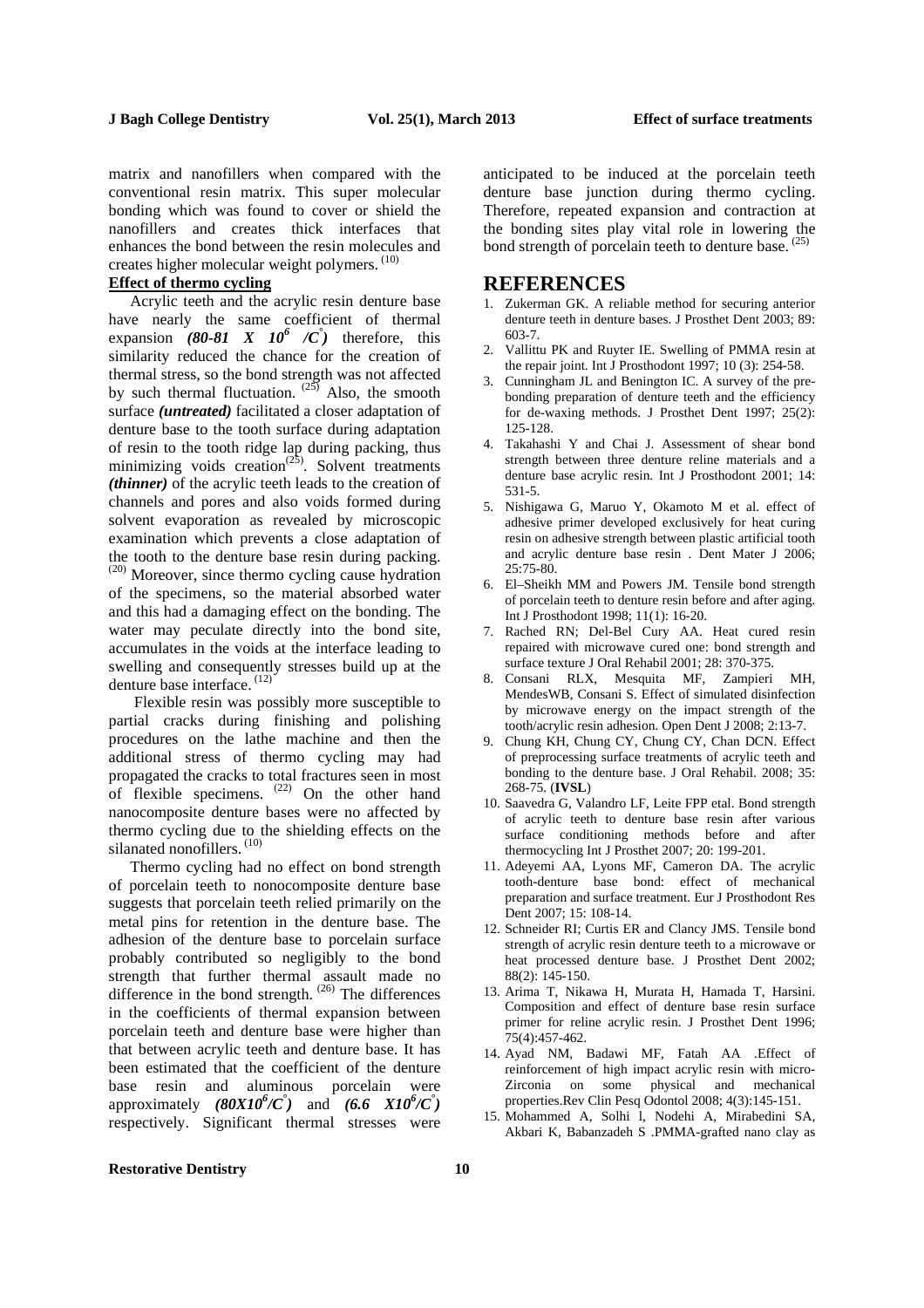novel filler for dental adhesives. Dent Mater 2009; 25:339-47.

- 16. Rizgar MA. The effect of addition of radiopaque materials on some mechanical and physical properties of flexible denture. Ph.D. thesis. 2009. p.34.
- 17. Al–Ani MJ. The effect of different surface treatment on the transverse strength and deflection of repaired acrylic specimens. M.Sc. Thesis. College of Dentistry, University of Baghdad 2000. P: 9
- 18. Theane HP, Cuew CL, Goh KI. Shear bond strength of denture teeth to base: a comparative study. Quintessence. 1996; 27(6): 425-428.
- 19. Vergani CE, Machaclo AL, Giampaolo ET, Pavarina AC. Effect of surface treatment on bond strength between composite resin and acrylic resin denture teeth. Int J Prosthodontic 2000: 13(5): 383-386.
- 20. Delbert Trew. Coat oil was useful all-purpose home remedy. Texas Escapes. Blue Prints for Travel, LLC 2007; Ch4; P: 65.
- 21. Anusavice KJ. Phillip's science of dental materials.  $10^{th}$ ed. Philadelphia: W.B, Saunders Co; 2008, pp. 211, 220, 235, 237-271.
- 22. Negrutiu M, Sinescu C, Romanu M, Pop D, Laktos S. Thermoplastic resins for flexible framework removable partial dentures. Temisoara Med J.2005; 55: 295-299.
- 23. Consani RLX, Mesquita MF, Manesco IM, Correr-Sobrinho L. Sinhoreti Mac, Effect of microwave treatment on the shear bond strength of the denture tooth/acrylic resin. J Adhesion 2008; 84:937-48.
- 24. Cunningham JL. Shear bond strength of resin teeth to heat cured and light cured denture base resin. J Oral Rehabl 2000; 27: 312-316. (**IVSL**)
- 25. Garcia RCMR, Leon BLT, Oliveira VMB, Cury AADB. Effect of denture cleanser on weight, surface roughness and tensile bond strength of two resilient denture liners. J Prosthet Dent 2003; 89(5): 489-494.
- 26. Chai J, Takahashi Y, Takahashi T, Habu T. Bonding durability of conventional resinous teeth and highly cross-linked denture teeth to a pour type denture base resin. Int J Prosthet 2000; 13(2): 112-116.
- 27. Meng GK, Chung KH, Fletcher-Stark ML, Zhang H. Effect of surface treatments and cyclic loading on the bond strength of acrylic resin denture teeth with autopolymerized repair acrylic resin. J Prosthetic Dent 2010; 103(4): 245-252. (**IVSL**)

# **Table 1: Descriptive analysis of shear bond strength in** *(MPa)* **for acrylic teeth bonded to heat, flexible and nanocomposite denture bases**

|           |               | Control       | Thinner       |               |  |  |  |  |
|-----------|---------------|---------------|---------------|---------------|--|--|--|--|
| Heat      | <b>Before</b> | After         | <b>Before</b> | After         |  |  |  |  |
| cured     | thermocycling | thermocycling | thermocycling | thermocycling |  |  |  |  |
| Mean      | 2.342         | 2.308         | 9.623         | 9.673         |  |  |  |  |
| <b>SD</b> | 0.6           | 0.595         | 0.509         | 0.586         |  |  |  |  |
|           | Flexible      |               |               |               |  |  |  |  |
| Mean      | 0.323         | 0.187         | 0.255         | 0.136         |  |  |  |  |
| <b>SD</b> | 0.078         | 0.059         | 0.051         | 0.029         |  |  |  |  |
|           | Nanocomposite |               |               |               |  |  |  |  |
| Mean      | 2.393         | 2.308         | 9.759         | 9.114         |  |  |  |  |
| <b>SD</b> | 0.051         | 0.078         | 0.433         | 0.051         |  |  |  |  |

**Table 2: Descriptive analysis of shear bond strength in** *(MPa)* **for porcelain teeth bonded to heat, flexible and nanocomposite denture bases** 

|               |               | Control       | Hydrofluoric acid |                     |  |  |  |  |
|---------------|---------------|---------------|-------------------|---------------------|--|--|--|--|
| Heat          | <b>Before</b> | After         | <b>Before</b>     | After thermocycling |  |  |  |  |
| cured         | thermocycling | thermocycling | thermocycling     |                     |  |  |  |  |
| Mean          | 3.7           | 3.632         | 4.26              | 3.462               |  |  |  |  |
| <b>SD</b>     | 0.118         | 0.147         | 0.176             | 0.051               |  |  |  |  |
| Flexible      |               |               |                   |                     |  |  |  |  |
| Mean          | 3.802         | 2.342         | 4.209             | 3.004               |  |  |  |  |
| <b>SD</b>     | 0.51          | 0.539         | 0.579             | 0.222               |  |  |  |  |
| Nanocomposite |               |               |                   |                     |  |  |  |  |
| Mean          | 3.887         | 3.717         | 4.43              | 3.955               |  |  |  |  |
| <b>SD</b>     | 0.128         | 0.051         | 0.184             | 0.339               |  |  |  |  |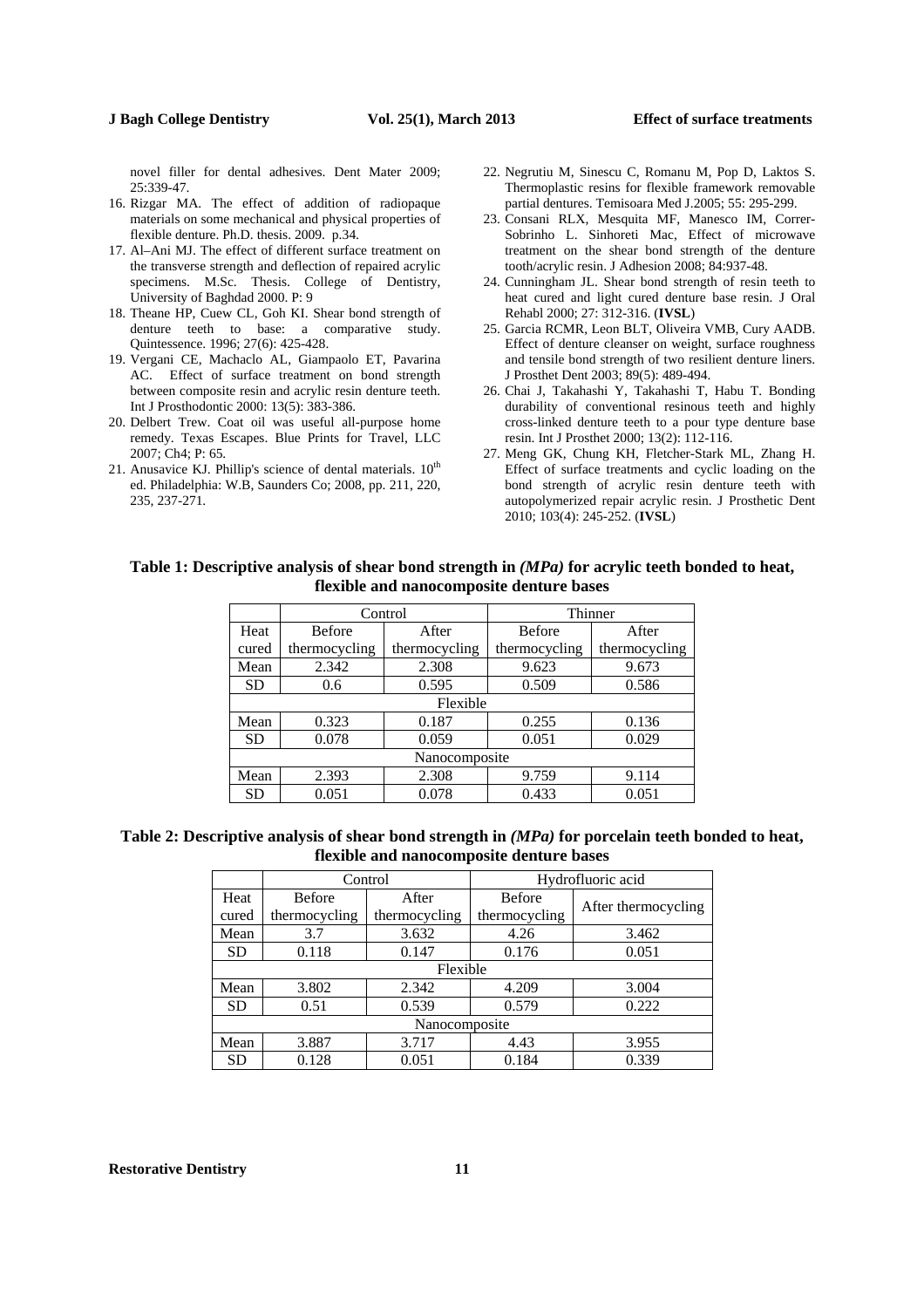# **Table 3: ANOVA table of differences of groups and between groups for acrylic and porcelain teeth bonded to heat, flexible and nanocomposite denture bases**

| Experimental groups                                                                       | F-Test | P-Value | Sig.      |
|-------------------------------------------------------------------------------------------|--------|---------|-----------|
| Heat, flexible and nano denture bases bonded with acrylic teeth Control group             | 32.99  | 0.003   |           |
| Heat, flexible and nano denture bases bonded with acrylic teeth Thinner group             | 61.32  | 0.001   | HS        |
| Heat, flexible and nano denture bases bonded with porcelain teeth Control group           | 23.9   | 0.006   | <b>HS</b> |
| Heat, flexible and nano denture bases bonded with porcelain teeth Hydrofluoric acid group | 9.763  | 0.029   |           |

# **Table 4: T-Test between control group and surface treatments groups for all denture bases bonded to acrylic teeth before and after thermo cycling**

| Heat cured denture base |                       |                            |              |  |  |  |
|-------------------------|-----------------------|----------------------------|--------------|--|--|--|
| Control& Thinner        | T test                | P value                    | Significance |  |  |  |
| Before thermocycling    | 14.07                 | 0.003                      | HS           |  |  |  |
| After thermocycling     | 11.315                | 0.008                      | HS           |  |  |  |
|                         | flexible denture base |                            |              |  |  |  |
| Control & Thinner       | T test                | P value                    | Significance |  |  |  |
| Before thermocycling    | 0.896                 | 0.465                      | <b>NS</b>    |  |  |  |
| After thermocycling     | 1.009                 | 0.423                      | <b>NS</b>    |  |  |  |
|                         |                       | Nanocomposite denture base |              |  |  |  |
| Control& Thinner        | T test                | P value                    | Significance |  |  |  |
| Before thermocycling    | 26.96                 | 0.001                      | HS           |  |  |  |
| After thermocycling     | 113.21                | 0.001                      | HS           |  |  |  |

# **Table 5: T-Test between control group and surface treatments groups for all denture bases bonded to porcelain teeth before and after thermocycling**

| Heat cured denture base     |                       |         |              |  |  |  |  |  |
|-----------------------------|-----------------------|---------|--------------|--|--|--|--|--|
| Control & hydrofluoric acid | T test                | P value | Significance |  |  |  |  |  |
| Before thermocycling        | 4.27                  | 0.051   | <b>NS</b>    |  |  |  |  |  |
| After thermocycling         | 1.899                 | 0.0198  | <b>NS</b>    |  |  |  |  |  |
|                             | flexible denture base |         |              |  |  |  |  |  |
| Control & hydrofluoric acid | T test                | P value | Significance |  |  |  |  |  |
| Before thermocycling        | 0.544                 | 0.595   | <b>NS</b>    |  |  |  |  |  |
| After thermocycling         | 0.516                 | 0.269   | <b>NS</b>    |  |  |  |  |  |
| Nanocomposite denture base  |                       |         |              |  |  |  |  |  |
| Control& hydrofluoric acid  | T test                | P value | Significance |  |  |  |  |  |
| Before thermocycling        | 12.32                 | 0.007   | <b>HS</b>    |  |  |  |  |  |
| After thermocycling         | 1.359                 | 0.307   | <b>NS</b>    |  |  |  |  |  |

# **Table 6: T-Test between heat, flexible and nano composite denture bases bonded to acrylic teeth before and after thermocycling in the control group**

|                                 | Control before thermocycling |         |              | Control after thermocycling |                |              |
|---------------------------------|------------------------------|---------|--------------|-----------------------------|----------------|--------------|
| Denture bases                   | T test                       | P value | Significance |                             | T test P value | Significance |
| Heat and flexible denture bases | 5.47                         | 0.032   |              | 5.75                        | 0.029          |              |
| Heat and nano denture bases     | 0.134                        | 0.906   | NS           | 0.001                       | 11.00          | NS           |
| flexible and nano denture bases | 56.36                        | 0.001   | HS           | 1274                        | 0.001          | HS           |